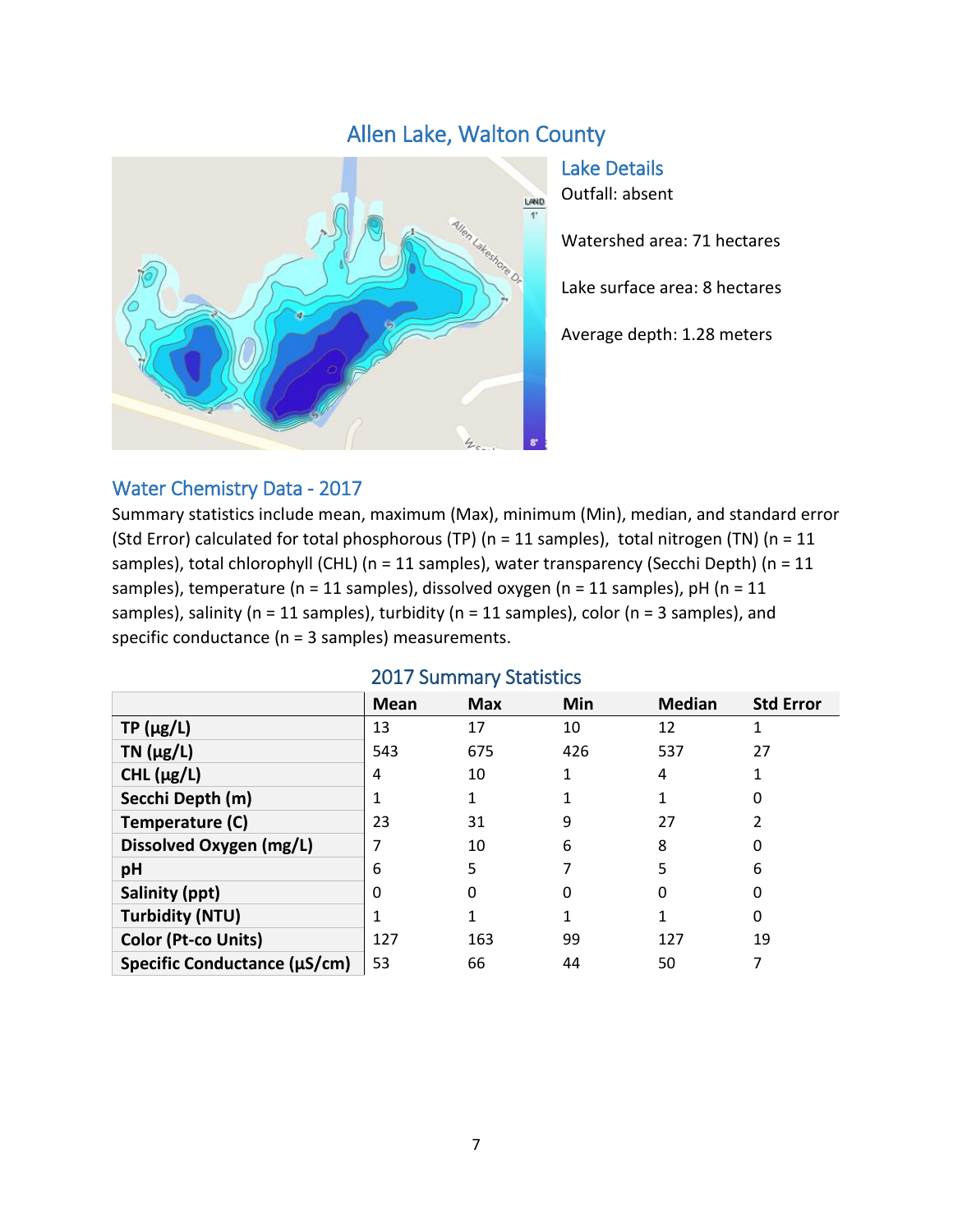### Water Chemistry Data - 2003 through 2017

Summary statistics include mean, maximum (Max), minimum (Min), median, and standard error (Std Error) summary statistics calculated on an annual basis using monthly data for total phosphorous (TP), total nitrogen (TN), total chlorophyll (CHL), water transparency (Secchi Depth), temperature, dissolved oxygen, pH, salinity, turbidity, color, and specific conductance.

|                              | Mean | <b>Max</b> | Min      | <b>Median</b>  | <b>Std Error</b> |
|------------------------------|------|------------|----------|----------------|------------------|
| $TP(\mu g/L)$                | 13   | 18         | 9        | 13             | 1                |
| TN $(\mu g/L)$               | 755  | 1360       | 543      | 743            | 64               |
| CHL $(\mu g/L)$              | 4    | 8          | 2        | 4              | 0                |
| Secchi Depth (m)             | 1    |            | 0        |                | 0                |
| Temperature (C)              | 22   | 25         | 20       | 22             | 0                |
| Dissolved Oxygen (mg/L)      |      | 9          | 6        |                | 0                |
| pH                           | 5    | 4          |          | 5              | 5                |
| Salinity (ppt)               | 0    | 0          | $\Omega$ | 0              | 0                |
| <b>Turbidity (NTU)</b>       | 2    | 9          |          | $\overline{2}$ | 1                |
| Color (Pt-co Units)          | 175  | 258        | 93       | 177            | 16               |
| Specific Conductance (µS/cm) | 107  | 275        | 53       | 106            | 20               |

### Long-Term Summary Statistics